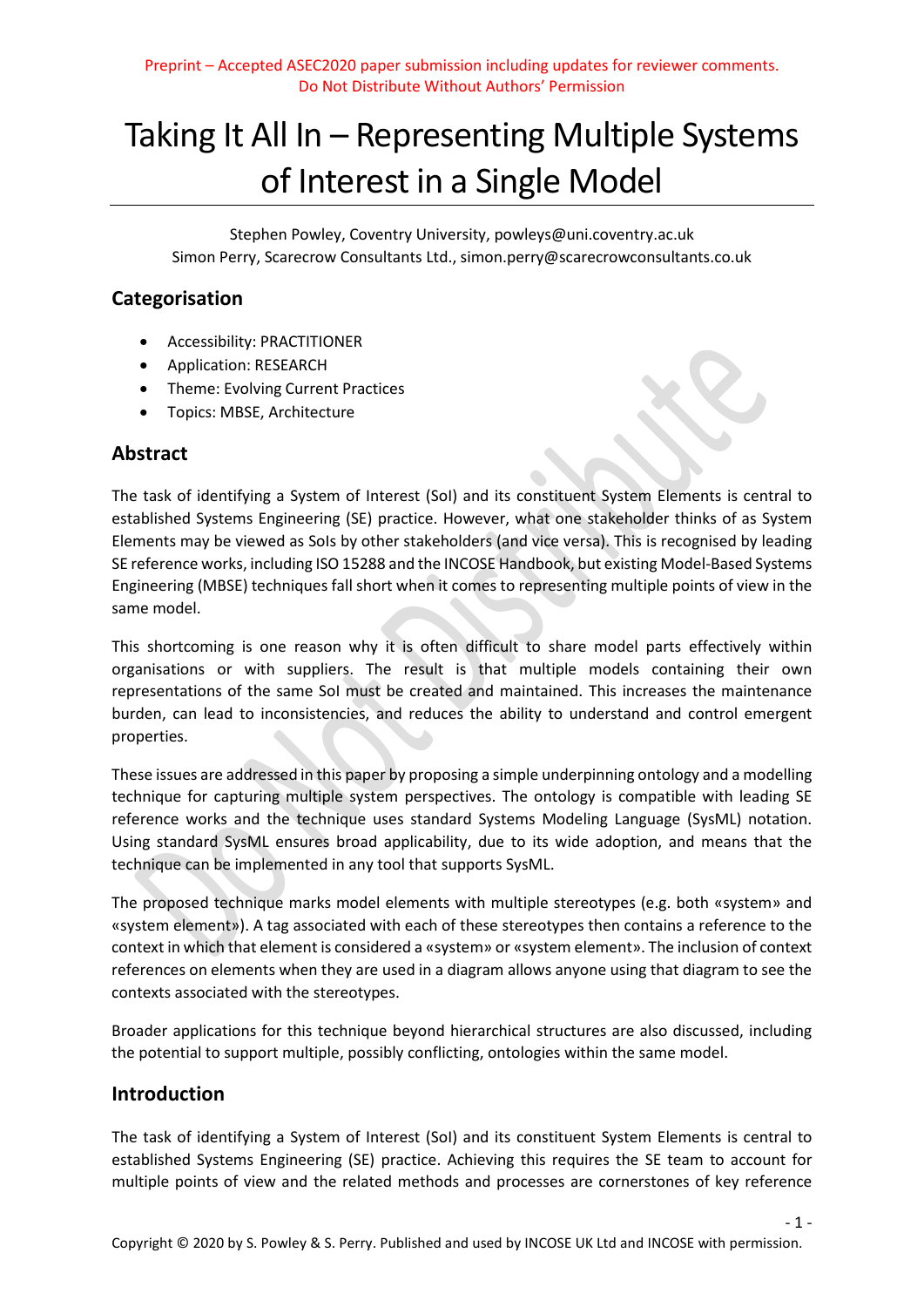works in the field. There are two prominent approaches, which consider breadth and depth of analysis respectively:

- 1. Separation of concerns [Dijkstra 1982] relating to different aspects of a single SoI whose architecture is under consideration. Here, the architecture of a system constitutes "*what is essential about that system considered in relation to its environment*" [ISO 2011], whereby a single environment context is considered.
- 2. Treating the system as a hierarchical set of holons<sup>[1](#page-1-0)</sup> [Koestler 1967], that is multiple SoIs at different levels of granularity. Here, multiple elements of the top-level system are considered as SoIs in their own right in different environment contexts [ISO 2015] [INCOSE 2015].

Approach 1 is already well supported by modelling techniques that help systems engineers express multiple conceptualizations of the same SoI. ISO 42010 [ISO 2011] *"Systems and software engineering — Architecture description*" is a widely adopted international standard that defines an approach "*to produce one architecture description expressing one architecture for one system-of-interest*." The key modelling languages used in systems engineering such as UML [omg.org 2017b], SysML [omg.org 2017a] and OPM [Dori 2002] are also structured around the core idea of separating structural and behavioural concerns.

Approach 2 is discussed in ISO 15288 [ISO 2015], which identifies hierarchical system structure as a "*Key concept*" and early on introduces the idea that "*For more complex systems-of-interest, a prospective system element may itself need to be considered as a system (that in turn is comprised of system elements) before a complete set of system elements can be defined with confidence.*"

The key distinction in Approach 2 is that the System of Interest is considered in different contexts where stakeholders need different levels of detail. These contexts could be, for example: a system assembler and the independent developers of sub-systems; or the design and test departments of the same company.

The focus here is on modelling holons within a single, coherent model (Approach 2), but the technique can also be applied to enhance Approach 1.

# **The Problem**

 $\overline{a}$ 

Both approaches discussed above consider that a top-level System can be decomposed into multiple System Elements [ISO 2015], but Approach 1 assumes that different levels of detail of the same System Element are captured in separate models. Working with separate models has some advantages, such as separation of concerns, more granular configuration management and ease of model control. However, separate models also have significant disadvantages. The holons in the system breakdown structure often reflect the business units that are responsible for each SoI, in an example of Conway's Law [Conway 1968]. This precludes the possibility of constructing viewpoints that address concerns spanning the System Element hierarchy, such as safety and security. The lack of visibility across abstraction layers also impacts the system engineer's ability to develop functions that take advantage

 $-2 -$ 

<span id="page-1-0"></span> $1$  Per Koestler [1967], holons are "intermediary structures on a series of levels...: sub-wholes which display, according to the way you look at them, some of the characteristics commonly attributed to wholes and some of the characteristics commonly attributed to parts. … [The term is derived] from the Greek holos = whole, with the suffix on which, as in proton or neutron, suggests a particle or part."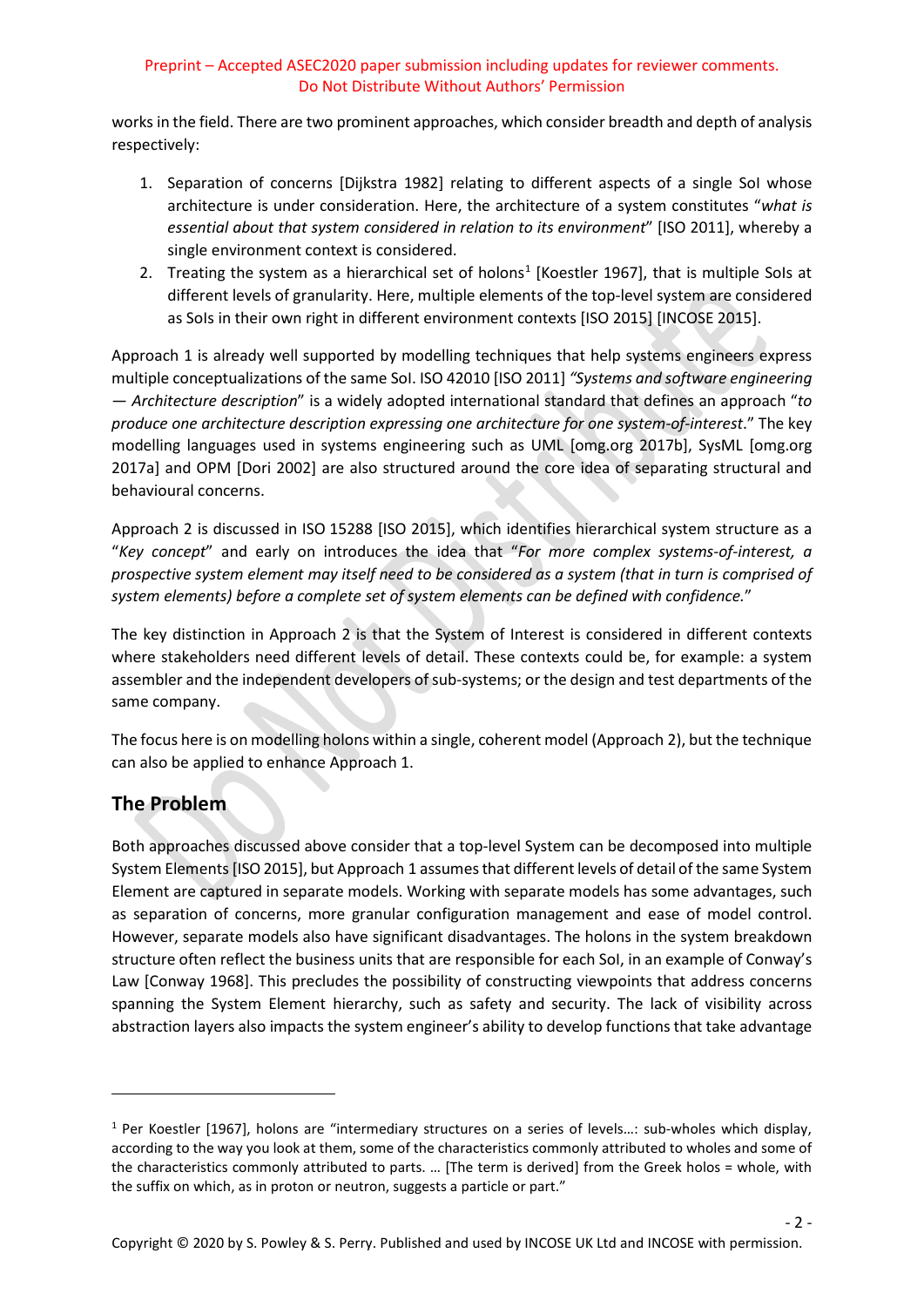of desirable emergent properties. It also makes it difficult to construct model queries spanning the complete system that could deliver valuable business intelligence.

Although some Model-Based Systems Engineering (MBSE) tools may support referenced models as black boxes, in the authors' experience existing MBSE techniques fall short when it comes to representing multiple SoIs with full granularity in the same model. This shortcoming can prevent organisations from sharing model parts with internal and external suppliers effectively and can lead to multiple models containing their own representations of the same System Elements. This increases the maintenance burden and can lead to inconsistencies.

The central problem is that currently models generally only capture systems from one point of view (context) in the sense of Approach 2. In this paper we therefore propose a method to address the lack of modelling techniques available to Systems Engineers that allow them to model holons, that is to show how one stakeholder's System is another stakeholder's Sub-system.

# **A Solution**

**.** 

The issues outlined in the Introduction are addressed here by proposing a modelling technique for describing holons in a single model. The technique uses standard SysML notation, which has broad applicability in SE and is widely adopted. It also applies to UML (which underpins SysML).

The technique is illustrated by building on a simple ontology, which is broadly compatible with leading SE reference works [ISO 2015] [INCOSE 2015] [ODUSD 2008] and based on the system structure analysis and the Framework for Architecture Frameworks presented in [Holt & Perry 2018].



**Figure 1 – Simple System Ontology**

A System is made up of one or more System Elements, which are themselves types of System. Both Systems and System Elements are interpreted in a Context.

This diagram is a deliberate simplification to illustrate the technique. Thus, interactions between Systems and between System Elements have been omitted, as has the possibility for System Elements to be parts of multiple Systems. The key point is that we have a hierarchical structure<sup>[2](#page-2-0)</sup>, with each level interpreted in a Context.

A SysML profile can then be developed from such an ontology. The exact method of profile definition is tool dependent, but an example diagram used to generate a profile is shown in Figure 2.

- 3 -

<span id="page-2-0"></span><sup>&</sup>lt;sup>2</sup> Because it is a type of System, System Element can also aggregate other System Elements.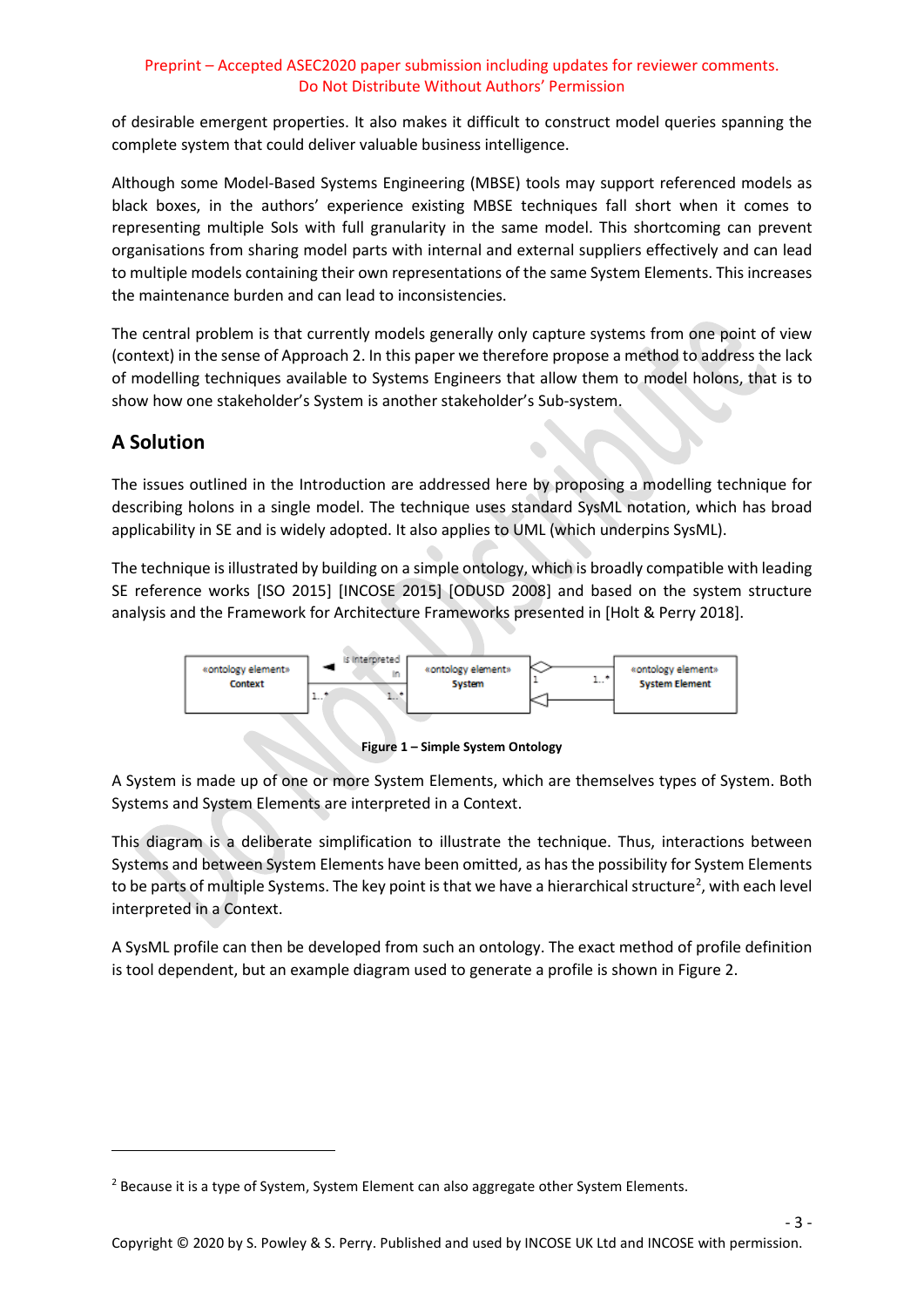

#### **Figure 2: Profile for System concepts with context tagged values on stereotypes**

In such a profile, each Ontology Element (System, System Element and Context in this example) becomes a stereotyped SysML block. Rather than representing the 'is interpreted in' relationship of Figure 1 as a stereotyped relationship (e.g. a stereotyped dependency), the link is captured as a 'context' tagged value associated with each stereotype. The 'context' tag can then be used to store a reference to the Context in which that element is considered a «system» or «system element». In this example Context is captured by grouping diagrams for a particular context in the same SysML Package.

To complete our technique, we make use of the support in SysML (and UML) for multiple stereotypes. Multiple stereotypes on a single element can quickly become very confusing. A profile of the type shown in Figure 2 allows the use of stereotype compartments or call-out notes on a diagram (which may be automatically populated, depending on tool support) that contain the 'context' tagged value for each stereotype. This allows anyone using the diagram to clearly see the Context associated with each stereotype (see Figure 4). This ability to show Context explicitly associated with the applicable stereotype was the reason for choosing to use tagged values rather than some type of stereotyped relationship.

## **Example**

Engineering companies do not usually describe systems using theoretical terms like holon, or in simple hierarchies of System and System Element. Rather, they assign specific names to different levels of abstraction in a System of Interest.



#### **Figure 3 – Typical system hierarchy**

Figure 3 shows a typical system hierarchy, with a System made up of one or more Sub-systems, which in turn are made up of one or more Assemblies. Each Assembly is made up of one or more Components. Systems, Sub-systems, Assemblies and Components are all interpreted in a Context.

 $-4-$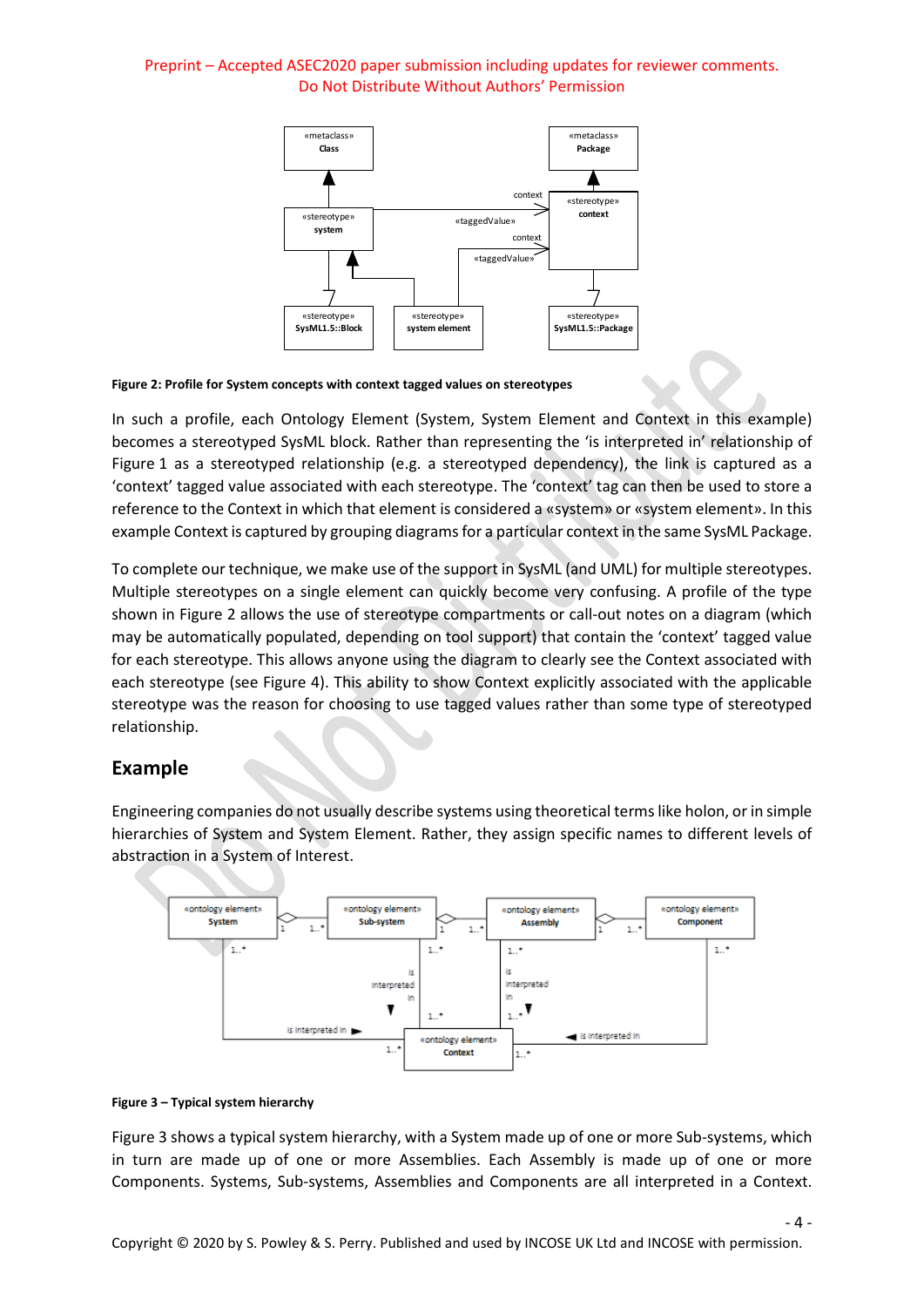Note that each instance of a System or its subordinate holons will only be 'interpreted in' a single Context if it has a single stereotype (Approach 1), but assigning multiple stereotypes allows the same instance to be represented as a holon i.e. in multiple Contexts. This diagram (an Ontology Definition View [Holt & Perry 2018]) would be used as the basis for a tool profile in a SysML modelling tool, in a similar way to the example described in the A Solution section. Each of the Ontology Elements shown would become a SysML stereotype and the 'is interpreted in' relationships are realised as 'context' tags associated with the stereotypes. In this case, the single «stereotype» block for System Element of Figure 2 would be replaced by one for each of Sub-system, Assembly and Component. Each stereotype block would have a 'context' «tagged value» that references the 'context' stereotype block.



#### **Figure 4 – Specific example of multiple stereotype use**

Figure 4 shows an example of the use of multiple stereotypes with associated 'context' tags when a specific system hierarchy is used, in this case the hierarchy of Figure 3.

The 'context' tags show in which Context the various stereotypes apply. Thus, we have the following:

- In the 'ACME Press Manufacturer' Context: 'Printing Press' is a System; 'Power Unit' is a Subsystem; 'Treadle' and 'Energy Storage' are both Assemblies; and 'Pedal', 'Connector Rod', Fly Wheel Axle' & 'Fly Wheel' are all Components.
- In the 'Press Power Systems Inc.' Context: 'Power Unit' is a System; 'Treadle' and 'Energy Storage' are both Sub-systems; and 'Pedal', 'Connector Rod', 'Fly Wheel Axle' & 'Fly Wheel' are all Assemblies.
- In the 'Wheel Castings Ltd' Context: 'Fly Wheel' is a System.

- 5 -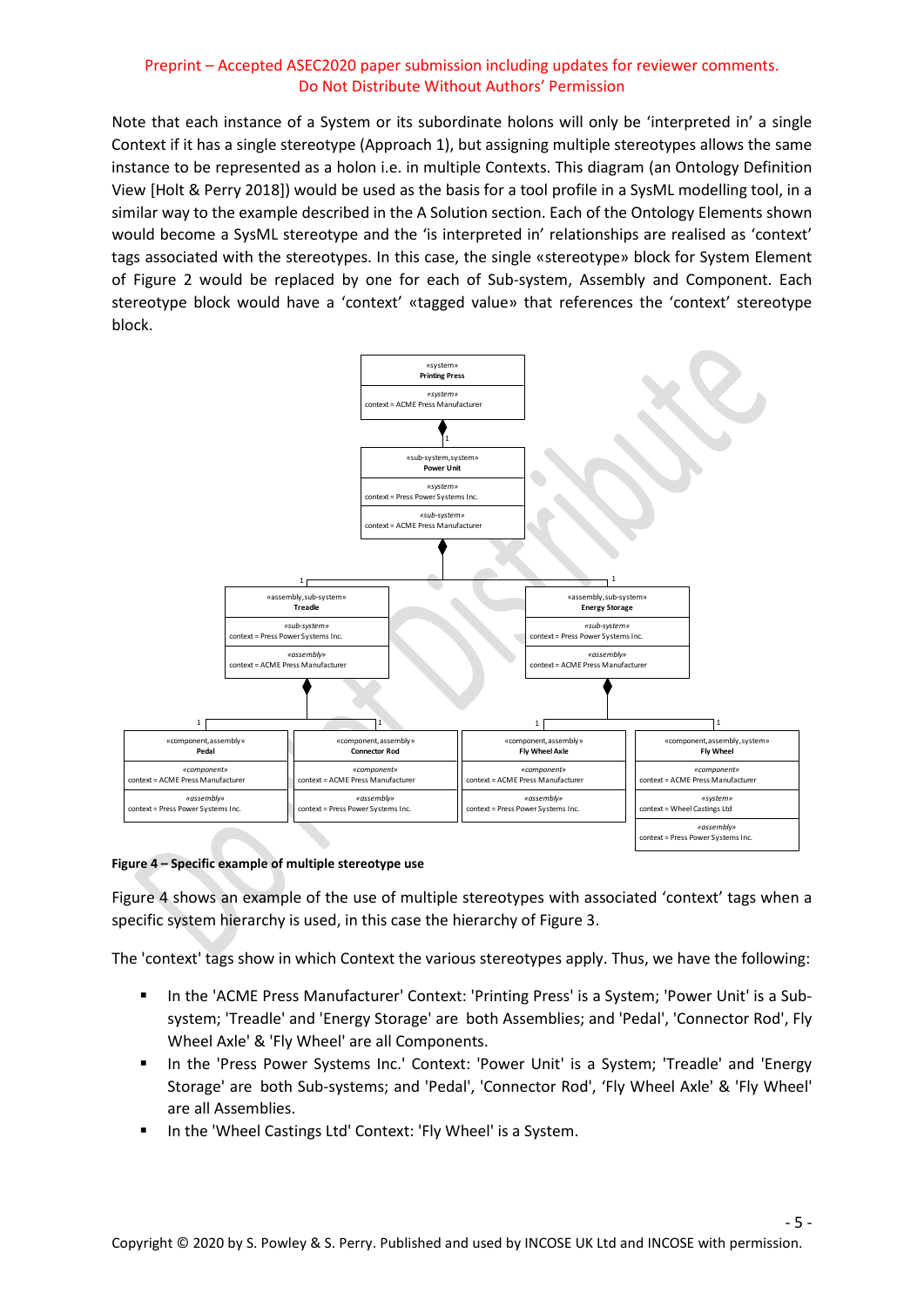Elements are shown as belonging to different levels of the system hierarchy, depending on the Context considered. For each Context, the associated «context» tagged packages would contain model elements and diagrams that describe and/or reuse the holon at the appropriate level of granularity.

# **Extended applications and further work**

The technique described here is not limited to hierarchical structures of holons or even to a single ontology. The authors focused on holons here because the length of the paper precludes extended examples and it is a familiar problem that provides a useful simplification for presenting the approach.

ISO 15288 [ISO 2015] recognises that "*there are an increasing number of systems that, from one or more aspects, are not hierarchical, such as networks and other distributed systems*." This implies the need for an approach that allows systems engineers to consider different parts of systems in different contexts at the same layer of granularity (which is not covered by Approaches 1 & 2 as described here).

Perry & Powley [2019] propose a technique using Domain and Context Ontologies to work in a single model with concepts that have (a) different names but the same meaning and/or (b) the same name but different meanings. The holon case discussed here applies Context Ontologies to (a). In further work, the intention is to combine both techniques to allow development of models that are both broadly and deeply integrated. This will address the non-hierarchical cases indicated by [ISO 2015].

# **Conclusion**

This paper demonstrates that current MBSE techniques do not serve systems engineers well in terms of modelling holonic views of systems. This is a common problem, the resolution of which has significant benefits for both engineering practice and business outcomes. A simple solution is proposed that uses model elements with multiple stereotypes, each of which is tagged with a reference to the context in which that stereotype applies. Annotated diagram elements allow users of a diagram to see the context associated with the stereotypes.

The technique uses standard SysML or UML, both of which are widely used in Systems Engineering, and can be adapted for other languages and notations using descriptions to identify context. Although representations may differ between tools, the technique does not rely on specific tools capabilities; it is able to take advantage of additional tool features to automate usage, perform consistency checks and provide different visualisations.

The characteristics of this solution make it easy to adopt within an existing MBSE activity. Furthermore, the approach is entirely additive, meaning existing models can be extended whilst maintaining backwards compatibility. This ensures that stakeholders can continue to receive all the outputs from the model that they are accustomed to, without significant additional effort. Benefits will be seen through: greater model richness; and enhanced collaboration between roles through working on the same model at different abstraction levels. This may be particularly noticeable for systems engineers working in the same role, but in different contexts.

The authors have identified few downsides to the adoption of this technique. The only real issue encountered was that the tool used by the authors is unable to selectively display stereotypes, meaning that all of the multiple stereotypes must be shown whenever an element is used on a diagram. This leads to visual clutter that may be undesirable in some views. There is likely to be an adoption curve associated with integrating models and users may perceive an increase in complexity in the models. When a single model is extended to include holons, there will inevitably be an increase

- 6 -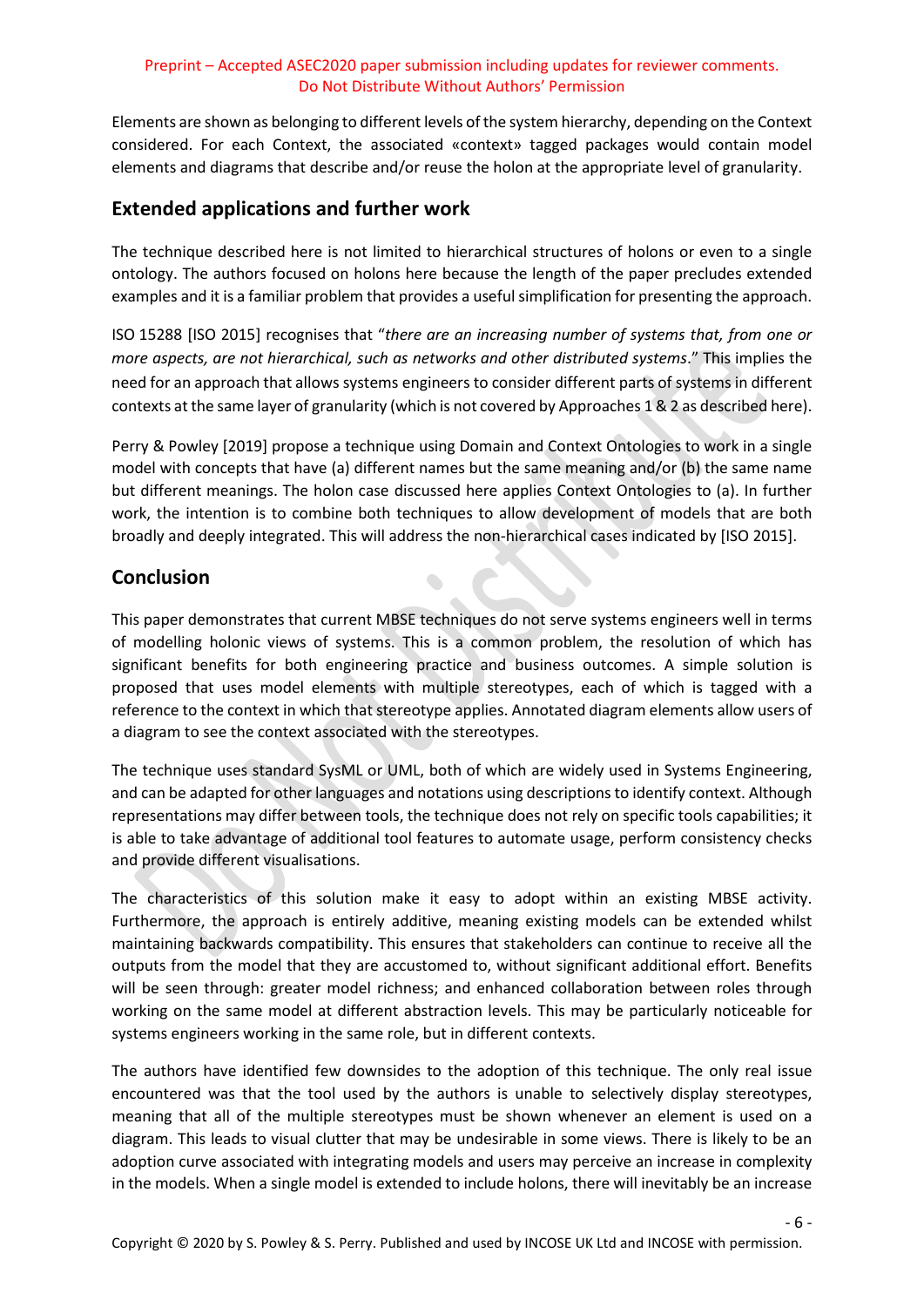in the structural complexity of that model. However, this merely surfaces previously hidden real-world complexity that was obscured by having different models for different layers of abstraction. The extended model reveals knowable unknowns, which helps reduce residual uncertainty [HBR 1997].

MBSE practitioners, engineering teams, businesses and supply chains can all benefit from modelling holons. The technique described here is one method of achieving this and is distinguished by its simplicity and wide compatibility. A future technique that combines the proposal in this paper with that of [Perry & Powley 2019] will provide full coverage for all model integration scenarios, representing a significant step forward for MBSE. There may be some initial adoption challenges, but these will be offset by substantial medium to long-term benefits.

 $\sim$   $\Omega$ 

# **References**

| [Conway 1968]       | Conway, M. (1982). 'How Do Committees Invent?'. In: Datamation magazine:<br>April 1968. F. D. Thompson Publications, Inc.                                                                                                         |
|---------------------|-----------------------------------------------------------------------------------------------------------------------------------------------------------------------------------------------------------------------------------|
| [Dijkstra 1982]     | Dijkstra, E. (1982). 'On the Role of Scientific Thought'. In: Selected Writings on<br>Computing: A Personal Perspective, pp. 60-66. Berlin/Heidelberg, Germany:<br>Springer-Verlag.                                               |
| [Dori 2002]         | Dori, D. (2002). 'Object-Process Methodology: A Holistic Systems Paradigm'.<br>Berlin/Heidelberg, Germany: Springer-Verlag.                                                                                                       |
| [HBR 1997]          | Courtney, H., Kirkland, J & Viguerie, P. (1997). 'Strategy Under Uncertainty'.<br>In: Harvard Business Review, HBR, Nov.-Dec. 1997 Issue. [online] Available at:<br>https://hbr.org/1997/11/strategy-under-uncertainty            |
| [Holt & Perry 2018] | Holt, J & Perry, S. (2018). 'SysML for Systems Engineering: A Model-Based<br>Approach'. 3rd ed. London: IET Publishing.                                                                                                           |
| [Koestler 1967]     | Koestler, A. (1967). 'The Ghost in the Machine'. London: Hutchinson & Co. Ltd.                                                                                                                                                    |
| [INCOSE 2015]       | International Council on Systems Engineering, INCOSE. (2015). 'Systems<br>Engineering Handbook: A Guide for System Lifecyle Processes and Activities'.<br>Hoboken, New Jersey, USA: Wiley.                                        |
| [ISO 2011]          | International Organization for Standardization, ISO (2011). 'ISO/IEC/IEEE<br>42010:2011 Systems and software engineering - Architecture description'.<br>Geneva, Switzerland: ISO.                                                |
| [ISO 2015]          | International Organization for Standardization, ISO (2015). 'ISO/IEC/IEEE<br>15288:2015 Systems and software engineering - System life cycle processes'.<br>Geneva, Switzerland: ISO.                                             |
| [ODUSD 2008]        | Office of the Deputy Under Secretary of Defense for Acquisition and<br>Technology, Systems and Software Engineering, ODUSD(A&T)SSE. 'Systems<br>Engineering Guide for Systems of Systems'. Washington, DC, USA:<br>ODUSD(A&T)SSE. |

- 7 -